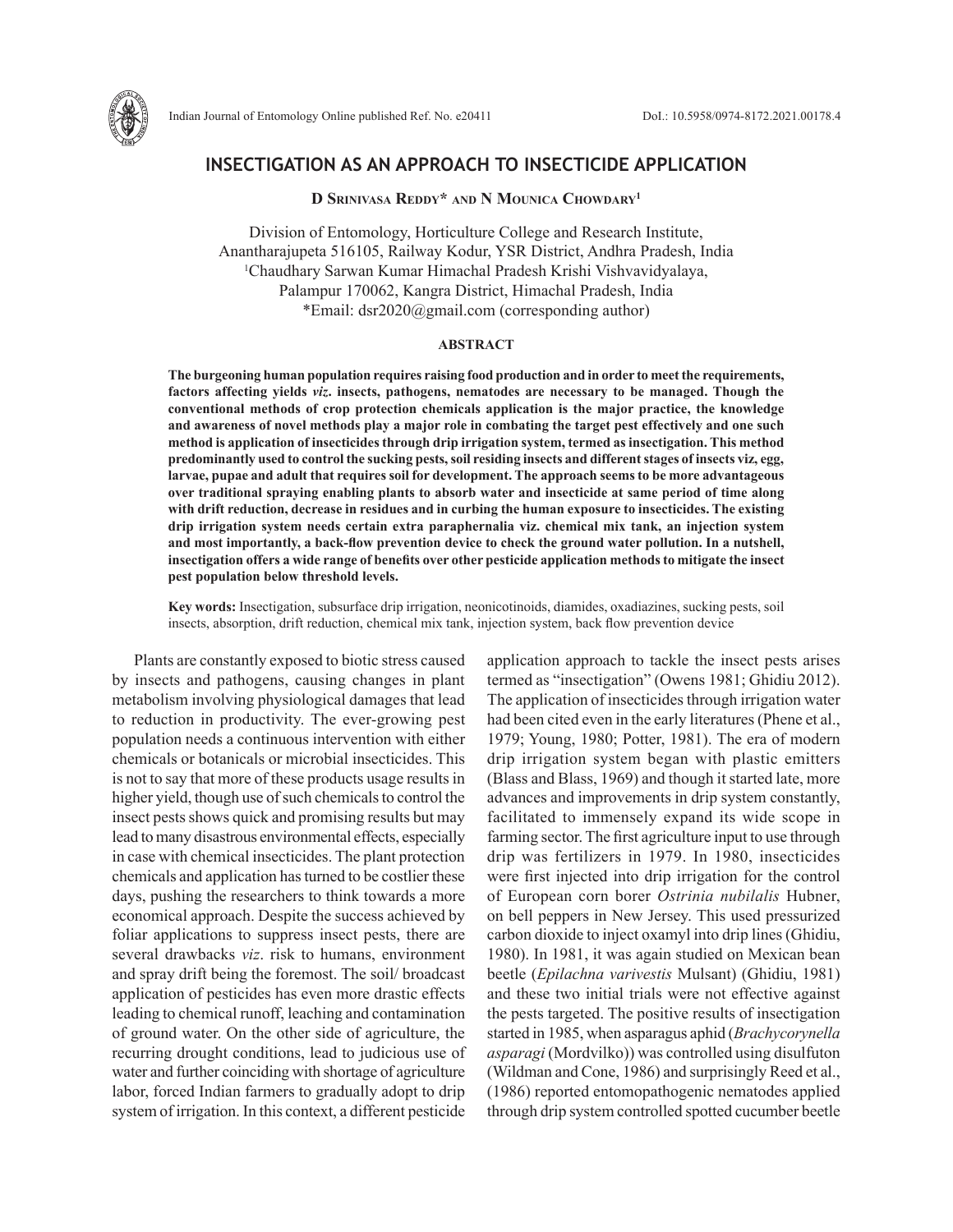*Diabroctica undecimpunctata howardi* Barber. Later on, numerous studies were carried out on insectigation, with positive results on pest control (Kerns and Palumbo, 1995; Palumbo, 1997; Kuhar and Speese, 2002; Ghidiu et al., 2009; Kuhar et al., 2009; Schuster et al., 2009).

Though insecticides can also be applied by surface irrigation (furrow system), but the drawback is it gets diluted resulting in less uptake at rootzone leading to higher environment contamination (Danne et al., 2006) and ultimately making the pesticide less effective (Mansour, 2008). The introduction of drip irrigation in India started in mid-1980's and in many parts of India, especially in arid zones, farmers shifted their predominant mode of irrigation to drip. A total of 18,97,282 ha of agricultural land is under drip irrigation in India with Maharashtra and Andhra Pradesh growers being the top adopters (Chand, 2012). Even though developed countries have crop specific insectigation labels for many approved pesticides, India is yet to frame guidelines for use of registered insecticides based on scientific studies and till now only a single insecticide combination (chlorantraniliprole 08.80%+ thiamethoxam 17.50% SC w/w) is registered in India for soil-drenching (MUPI, 2020), and this if translated,

# **Insecticides suitable for insectigation**

Only xylem mobile insecticides with high solubility and specific toxicity can be used for insectigation (Ghidiu et al., 1992). In the early years of 1980 to late 1990's, there were no such insecticides used to be apt for insectigation with good water solubility, selectivity and systemic activity properties. It was only during late 1990's, the discovery of two novel group of insecticides, neonicotinoids (especially effective against sucking pests and beetles) and anthranilic diamides (effective against lepidopterans) (Lahm et al., 2007) paved the way for use of these molecules in insectigation. Some insectigation studies conducted are given in Table 1. Insecticides of neonicotinoid group mainly imidacloprid, acetamiprid and thiamethoxam are best suitable through drip application as they are water soluble (potential to some amount of leaching), systemic in nature and highly effective at low application rates.

Table 1. Insectigation studies carried out against insect pests

| Insecticide group       | Insecticide                           | a.i                                                                                               | Pest                                                            | Crop                   | Reference                      |
|-------------------------|---------------------------------------|---------------------------------------------------------------------------------------------------|-----------------------------------------------------------------|------------------------|--------------------------------|
| Neonicotinoids          | Imidacloprid 350SC                    | $0.75g$ ai/ plant                                                                                 | Mealybug<br>(Pseudococcus<br><i>viburni</i> )                   | Grape                  | Larrain, 1999                  |
| Neonicotinoids          | Imidacloprid 21.4FL                   | $0.67$ ml ai/tree                                                                                 | White grub                                                      | Cornus<br>kousa        | Reding et al.,<br>2008         |
| Mixture                 | Imidacloprid $21.4FL +$<br><b>EPN</b> | $0.11$ ml ai +<br>23000 IJs/ plant                                                                | White grub                                                      | Cornus<br>kousa        | Reding et al.,<br>2008         |
| Anthranilic<br>diamides | Chlorantraniliprole1.6SC              | 4.1 to 8.998 ml<br>ai/ha                                                                          | Trichoplusia ni<br>Spodoptera exigua<br>Liriomyza sp            | Lettuce                | Palumbo, 2008                  |
| Neonicotinoids          | Imidacloprid 20SL                     | $0.2$ or $0.4$ ml ai/<br>vine                                                                     | Planococcus citri<br>Risso Planococcus<br><i>ficus</i> Signoret | Grape                  | Mansour et al.,<br>2010        |
| Anthranilic<br>diamides | Chlorantraniliprole 1.67SC            | 1-application $\omega$<br>$0.099$ kg ai/ha<br>2-applications $\omega$<br>$0.074$ kg ai/ha<br>each | Helicoverpa zea                                                 | Tomato                 | Kuhar et al., 2010             |
| Anthranilic<br>diamides | Chlorantraniliprole 20SC              | 74 g ai/ha                                                                                        | European corn<br>borer                                          | <b>Bell</b><br>peppers | Ghidiu et al.,<br>2012         |
| Pyrethroid              | Dinetofuron 70SG                      | 428.52 ml ai/ ha                                                                                  | Stink bug<br>(Euschistus servus)                                | Tomato                 | Walgenbach and<br>Schoof, 2015 |
| Carbamates              | Carbofuran 3G                         | 1 kg ai/ha                                                                                        | Rice root nematode                                              | Rice                   | Thiyagarajan<br>et al., 2019   |
| Sulfoximines            | Sulfoxaflor 50WDG                     | $700g$ ai/ ha                                                                                     | Aphids                                                          | Cotton                 | Jiang et al., 2019             |
| Pyridines               | Flonicamid 50SG                       | 700g ai/ha                                                                                        | Aphids                                                          | Cotton                 | Jiang et al., 2020a            |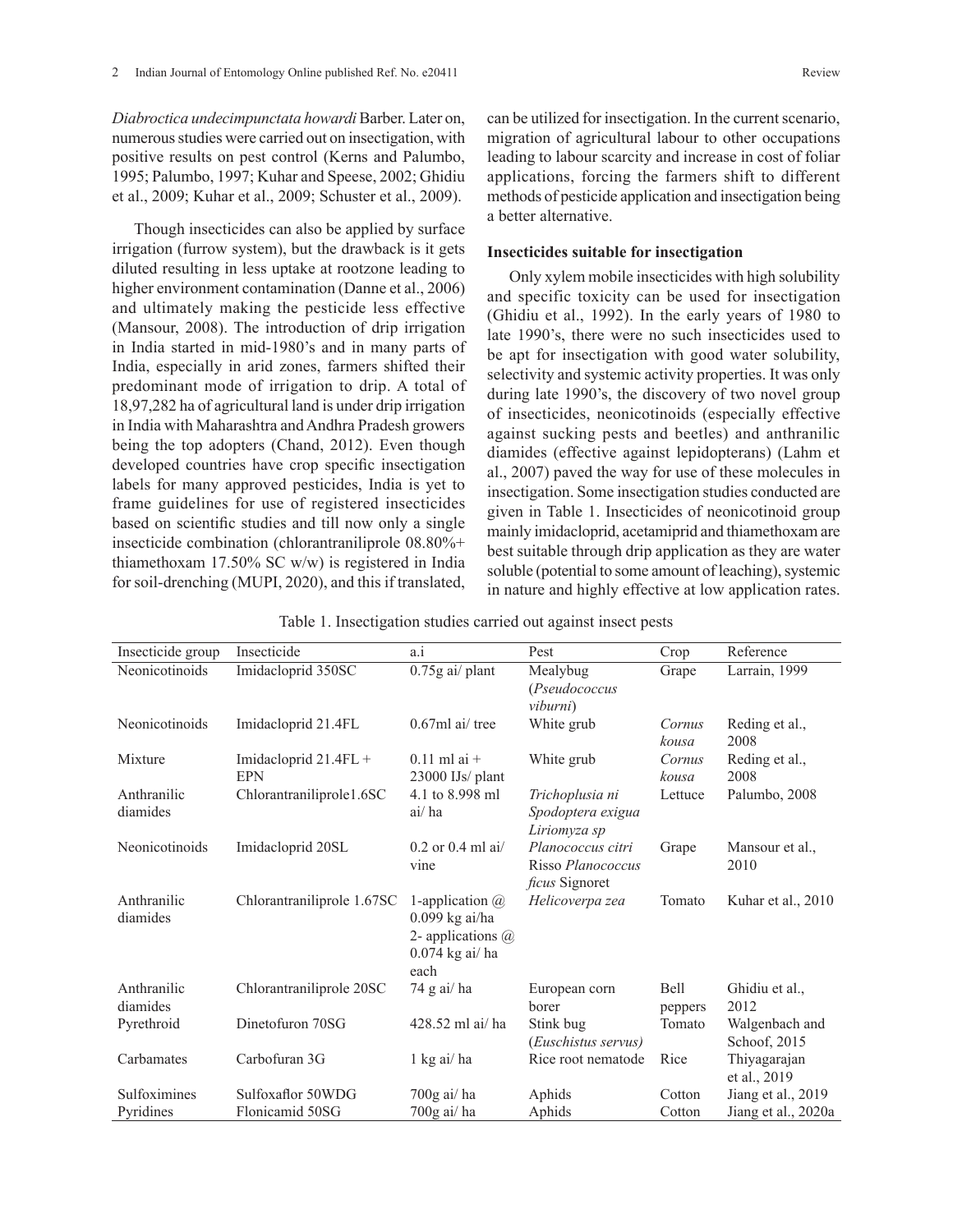| Insecticide         | Water      | Solubility | Source             |
|---------------------|------------|------------|--------------------|
|                     | solubility | type       |                    |
|                     | (mg/1)     |            |                    |
| Dinotefuran         | 39,830     | High       | Cloyd, 2018        |
| Cyantraniliprole    | 14,200     | High       |                    |
| Flonicamid          | 5200       | High       |                    |
| Thiamethoxam        | 4100       | High       |                    |
| Acetamiprid         | 2950       | High       |                    |
| Imidacloprid        | 610        | Moderate   |                    |
| Pymetrozine         | 290        | Moderate   |                    |
| Spirotetramat       | 29         | Moderate   |                    |
| Sulfoxaflor         | 670        | Moderate   | Corteva, 2019      |
| Chlorantraniliprole | 0.88       | Low        | <b>IUPAC, 2019</b> |

Low (< 10 ppm or 10 mg/ l), moderate (10 to 1,000 ppm or 10 to 1,000 mg/ l), or high (> 1,000 ppm or 1,000 mg/ l)

The effect of imidacloprid will be rapid enough, when incorporated in Integrated Pest Management (IPM), to allow time for performing other methods of pest control (Felsot et al., 2000) but has the potential to leach to a depth of 150cm, if scheduling is not done properly (Felsot et al., 1998). The systemic insecticides with high solubility in water will easily get translocated, kills the pest more rapidly, but does not persist its action for long time and this problem can be overcome by using higher label rates. Water solubility of frequently used chemicals for insectigation are given in Table 2.

Mealybugs have a natural protection from contact insecticides due to wax coating on their body and to overcome this problem, imidacloprid  $\omega$  1-2 ml/ vine (Spector) applied through drip in grape vine yards proved to be more effective in controlling mealybugs than traditionally registered pesticide, methidathion (Mansour et al., 2010). Hop (*Humulus lupulus* L.) a climbing perennial crop about to extinct in India (Manta, 2019) is attacked by aphids (*Phorodon humuli*  (Schrank)) and the protection of this crop plays a key role in keeping the cultivation alive, thereby fetching hops a better market price. Wright and Cone (1999) with their experiments in Poland found rapid uptake of imidacloprid and disulfuton by the plants when applied through subsurface drip irrigation. Similarly, imidacloprid 21.4FL @ 0.6ml/ tree (Marathon II) can be applied to control white grubs in ornamental nurseries (Reding et al., 2008). The diamide group of insecticides is also most suitable for insectigation. A single injection of chlorantraniliprole  $\omega$  0.099 kg ai/ ha or two injections @ 0.074 kg ai/ha each at 14 days interval fairly controlled *Helicoverpa zea* all round the crop season and even showed a systemic activity upto 66 days after insectigation in leaves, and 22 days in flowers

(Kuhar et al., 2010). Schuster et al., 2009 reported the efficacy of drip applied chlorantraniliprole in tomato against *Liriomyza trifolii* (Burgess) and *Spodoptera* sp. No chlorantraniliprole phytotoxicity was noticed in leafy vegetables, lettuce  $(a)$  4.1 to 8.9 ml ai/ha, applied via subsurface drip and in turn showed remarkable control of pests viz. beet army worm, cabbage looper and leaf miners (Palumbo, 2008).

Other than these two major groups, sulfoxaflor belonging to novel insecticide group, sulfoximines are also been reported to be successful through insectigation (Sanchez-Bayo and Goka, 2014, Jiang et al., 2019). Sulfoxaflor applied  $\omega$  700 g ai/ha, against cotton pests could achieve 5% additional yield and was not traced in any plant part at harvest stage (Jiang et al*.,* 2019). A carbamate insecticide, carbofuran had been proved to be effective in controlling root knot nematode *Meloidogyne graminicola* Golden & Birchfield in rice, to sustain the water resources, the cultivation of paddy through drip system is now a days a viable option and carbofuran  $\omega$ 33 kg/ha in two splits through drip irrigation at 10 and 30 DAS was found effective for control of root knot nematodes (Thiyagarajan et al., 2019). Similarly, the novel pesticide, Flonicamid 50SG, a pyridine organic group insecticide was also proved to control cotton aphid after application through drip  $\omega$  700 g ai/ha (Jiang et al., 2020a). The trial of applying fumigants through drip to control weeds, soil pests and diseases was also proved to be successful and was more economical and environment friendly compared to conventional shank injection in the raised beds of strawberry in California (Ajwa et al., 2002). Emulsifiable concentrate formulations of fumigants possessing low vapour pressure are more advantageous for application through drip (Lembright, 1990). The insecticides registered for insectigation in different countries are given in Table 3.

#### **Impact on environment and non-target organisms**

The neonicotinoids insecticide group has a share of 24% of world insecticide market (Jeschke et al., 2011) and among them, imidacloprid and thiamethoxam stands top in terms of use by the growers. The positive attributes (solubility, systemic activity) of these insecticides though make them most suitable for insectigation but to certain extent show negative effect on pollinators, honey bees, bumble bees. The quantity of imidacloprid (358g ai/ha) present in plant system and flower bases applied through drip was 218 and 31ppb, respectively and that of thiamethoxam (140g ai/ha) was 362 and 22ppb, respectively. The traces of these compounds were detected from every part of the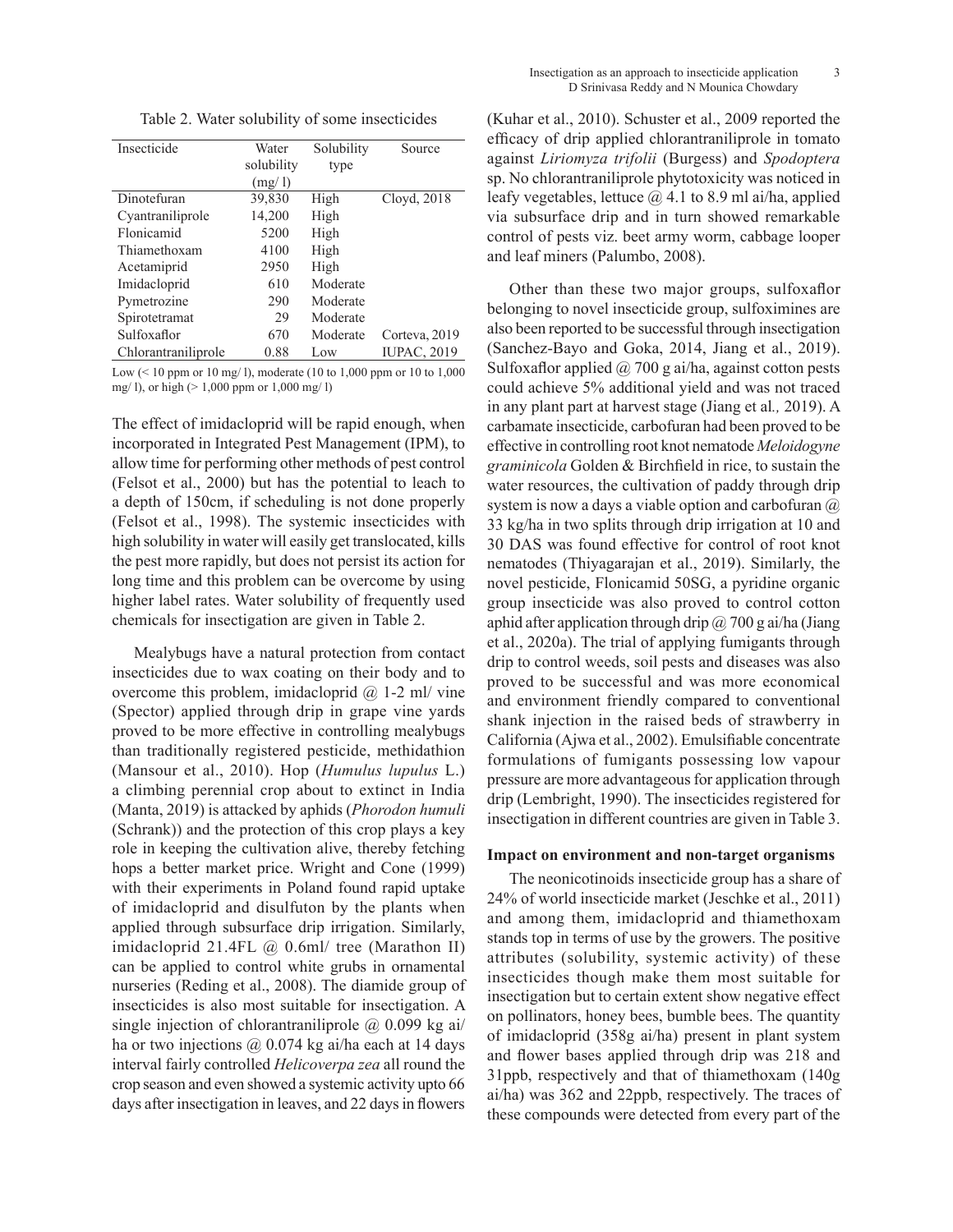| Insecticide                                                                                     | Formulation             | Crop                                                                | Pest                                                                                                                                                            | Dose                                          | Source             |
|-------------------------------------------------------------------------------------------------|-------------------------|---------------------------------------------------------------------|-----------------------------------------------------------------------------------------------------------------------------------------------------------------|-----------------------------------------------|--------------------|
| <b>USA</b>                                                                                      |                         |                                                                     |                                                                                                                                                                 |                                               |                    |
| Flonicamid                                                                                      | 50WG                    | cotton,<br>cucurbits.<br>brassicas, leafy<br>greens                 | aphids, plant bugs,<br>thrips whiteflies,                                                                                                                       | 0.088-0.133 lbs<br>ai/ac                      | <b>USEPA, 2020</b> |
| Chlorantraniliprole                                                                             | 18.5SC                  | Brassicas,<br>Cucurbits                                             | beet army worm, DBM,<br>corn ear worm, cross<br>stripped cabbage worm,<br>Hawaiian beet worm,<br>imported cabbage<br>worm, western yellow<br>stripped army worm | $0.045 - 0.065$ lb<br>ai/ ac                  | Coragen, 2017      |
|                                                                                                 |                         | brassicas.<br>cucurbits.<br>fruiting<br>vegetables,<br>leafy greens | leafminer larvae, silver<br>leaf whitefly nymphs                                                                                                                | $0.065 - 0.098$ lb<br>ai/ac                   |                    |
|                                                                                                 |                         | Fruiting and<br>leafy vegetables                                    | Fall army worm,<br>Colorado beetle,<br>European corn borer,<br>loopers, Southern army<br>worm, Horn worm,<br>Tomato fruit worm,<br>Tomato pin worm              | $0.045 - 0.065$ lb<br>ai/ ac                  |                    |
| Sulfoxaflor                                                                                     | 21.8SC                  | Potatoes                                                            | green peach aphid and<br>potato aphid                                                                                                                           | 5.7-8.7 oz/ $ac$                              | <b>USEPA, 2019</b> |
| <b>CANADA</b>                                                                                   |                         |                                                                     |                                                                                                                                                                 |                                               |                    |
| Flonicamid (Only for<br>emergency use in Ontario<br>and Alberta, from July<br>2015 to May 2016) | Beleaf50<br>WG          | Peppers in<br>greenhouses                                           | $\overline{L}$ ygus bugs                                                                                                                                        | 15 mg ai/ $m2$                                | <b>UAPCA, 2015</b> |
| <b>INDIA</b>                                                                                    |                         |                                                                     |                                                                                                                                                                 |                                               |                    |
| Chlorantraniliprole+<br>Thiamethoxam                                                            | 08.80%<br>$+17.50\%$ SC | Tomato                                                              | leafminer, whitefly,<br>fruitborer                                                                                                                              | $50-100$ ml/<br>plant (Single<br>application) | MUPI, 2020         |

Table 3. Pesticides approved for insectigation

experimented plant, squash when used according to the label recommendations and the concentration of imidacloprid in pollen and nectar was 14 and 10 ppb, while thiamethoxam was 12 and 11 ppb, respectively (Stoner and Eitzer, 2012). Similarly, sulfoxaflor applied  $(a)$  450 or 700 g ai/ ha at 30, 20 and 10 days before flowering, no residues in nectar and a very negligible amount in cotton pollens was noticed, but in contrast, insectigation during flowering, the residues were as high as 17 and 39.2  $\mu$ g/ kg pollen @450 and 700 g ai/ ha, respectively on  $5<sup>th</sup>$  day after application. The maximum contact  $LD_{50}$  of sulfoxaflor being 0.585  $\mu$ g ai/bee and oral LD<sub>50</sub> is 0.187  $\mu$ g ai/ bee in its life span, indicating that it is not advisable to practice insectigation during crop flowering stage. The contact flower hazard coefficient (FHQ<sub>do</sub>) was highest on 5<sup>th</sup> day after insectigation, posing a danger to pollinators (Jiang et al., 2020b). Flonicamid's safety to natural

enemies was proved by Jiang et al. (2020a), as it showed comparatively less effect on two natural enemies, seven spotted beetle, *Coccinella septumpunctata* L. and green lacewing, *Chrysoperla carnea* T. in cotton ecosystem.

### **Impact on soil**

Soil is a major sink for pesticides (Das et al., 2017) and no such direct investigations over the effect of insecticides on soil ecosystem is studied, but certain evidences from researches prove that insecticides directly affect the soil life via disturbing the ecosystem, influence biochemical processes and finally impact bio-transformations. (Demanou et al., 2004, Mahia et al., 2008). Though pesticides *viz*. carbofuran, thiamethoxam, imidacloprid, chlorpyrifos, monocrotophos does not have any effect on few soil bacteria (Sarnaik et al., 2006), but in contrast, imidacloprid inhibited the growth of a urease-producing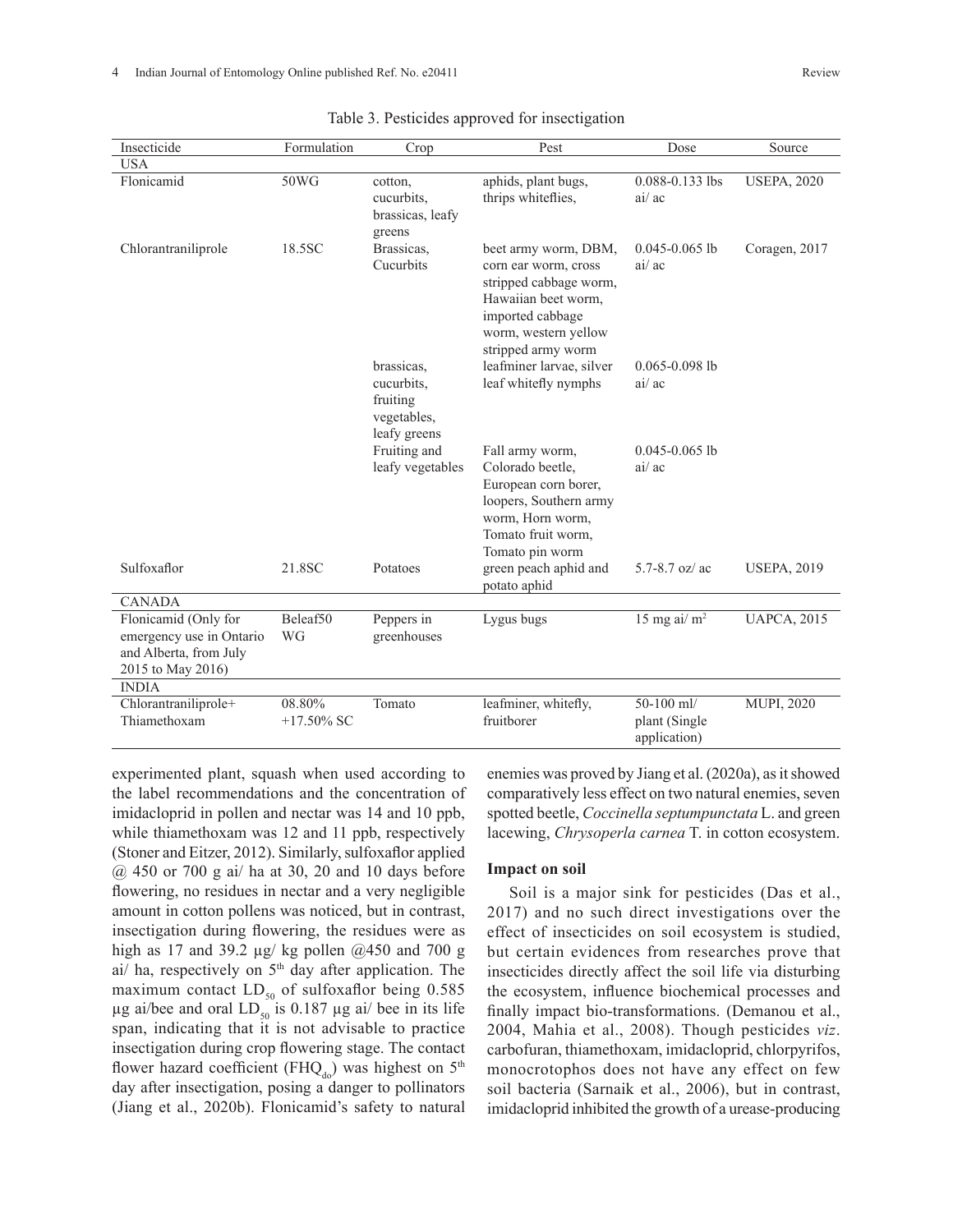bacterium *Proteus vulgaris* Hauser, but not bacterial urease from *Bacillus pasteuri* Miquel (Ingram et al., 2005). Similarly, the same pesticide (imidacloprid) inhibited nitrification and denitrification in soil but stimulated sulfur oxidation (Tu, 1995) and in addition, it showed an increasing effect of arginine deaminase activity in soil (Singh and Singh, 2005).

# **Equipment needs to be attached to pre-existing drip system**

The existing drip system can be well utilized for chemigation with few modifications (Ghidiu, 2012) as shown in Fig. 1 and given below:

- i. Chemical mix tank/ supply reservoir: made of polyethylene or fiberglass materials, to make it resistant to corrosion and tank capacity should be enough in size to contain at least the chemical solution required for one application.
- ii. Containment tray- to catch the spillage or leakage from the chemical tank.
- iii. Injection system: Use of efficient injection devices is necessary for uniform application of chemical from each emitter. The device should be on down flow side from the main pump to avoid backflow contaminations. There are three types of pumps used in injecting various types of chemical solutions into main line *i.e.*, centrifugal pump, positive displacement pumps (PDP's) and pressure differential methods including venturi meters or water driven pumps. In the positive displacement pumps, an expanding cavity on suction side of the pump sucks the solution from chemical tank and the decreasing cavity on outlet side of pump forces

out the chemical into irrigation and in each cycle, equal quantity of chemical is drawn and released. There are two types of PDP's being explored, one is piston pump used for nitrogen application and other is diaphragm pump adopted in insectigation.

## iv. Back flow prevention devices (Fares et al., 2009):

- A main line check valve has to be installed upstream from the injection point, to prevent water flow back into source after the pump is shut off.
- Injection line check valve that prevents water from flowing back to the chemical tank.
- Vacuum relief valve to prevent vacuum development inside the pipeline and has to be installed between check valve and pump.
- Low pressure drains to drain water leaking post the check valve.
- Interlocking circuits to turn off the chemigation unit, if the injection pump is shut off accidentally.
- v. Low pressure shutoff valve to shut the injection system off.

All the components that are in contact with pesticides should be of plastic or steel and water quality also plays an important role in designing the system as higher pH causes more precipitation in the system leading to clogging (Anon, 1994). Over watering during or after insectigation creates unnecessary percolation of chemicals deep into soil layers, finally leaching into ground water but at the same time, lower watering does not allow the uniform spread of insecticide at the root zone, so after every insectigation, it is necessary to flush the entire system with fresh water to minimize clogging



Fig. 1. Parts of insectigation equipment for the pre-existing drip system (Source: Ghidiu, 2012)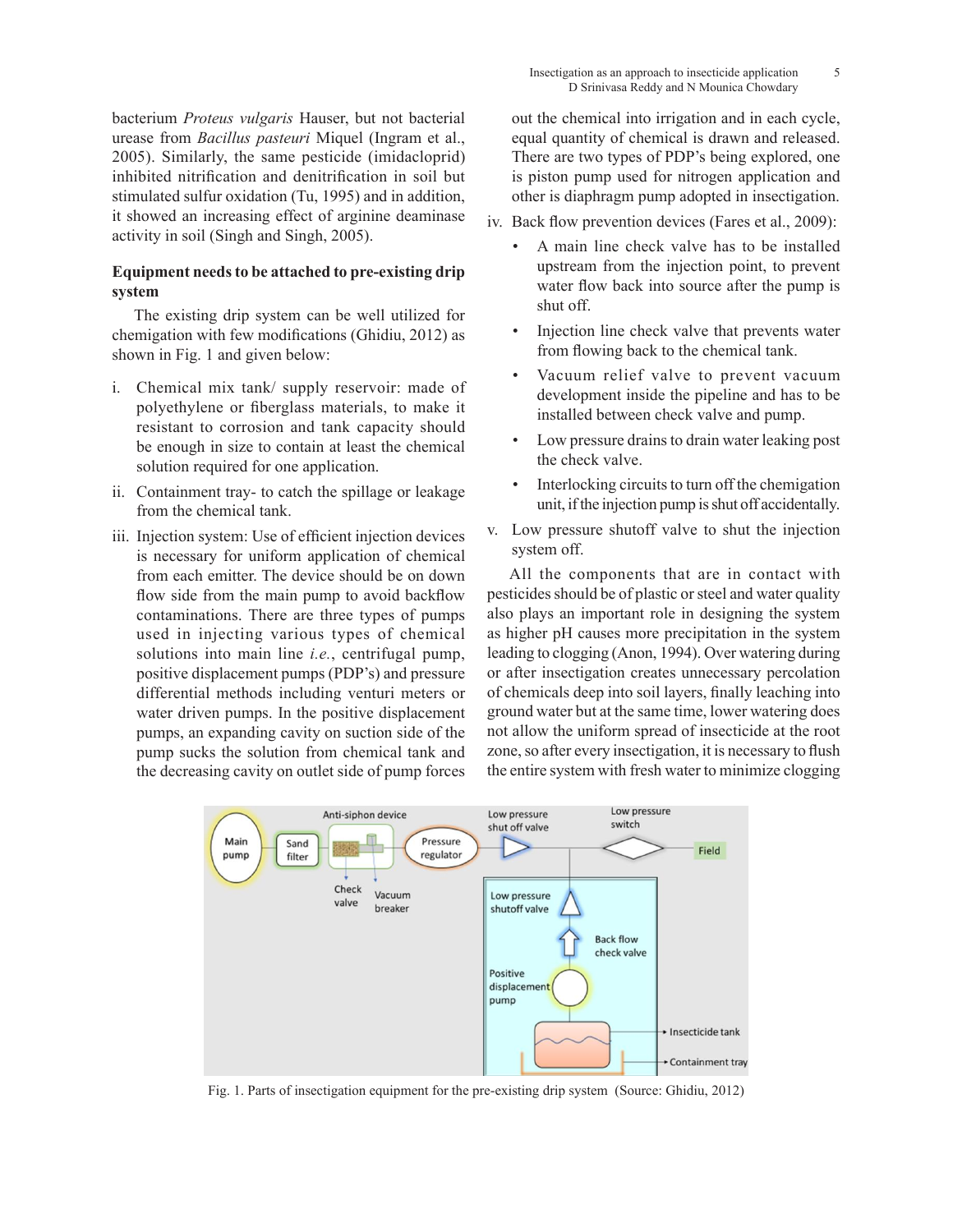issue. At any point of time, if two different pesticides are to be applied simultaneously, two different injection pumps have to be used as each pesticide has varied injection rate. In the case of insecticides applied through drip, the major concern is about uniformity and a uniform water distribution distributes the insecticide uniformly that again depends on capacity of pump used to inject the chemical. To quote, a 179.1 metric feet lbs positive displacement pump used to apply chlorantraniliprole  $\omega$  74g ai/ ha, particularly on row crops (bell pepper), the recoveries from emitters at beginning, middle and end of the drip system was 89, 92 and 81% (Ghidiu et al., 2012). To assess the uniform distribution of chemicals, distribution uniformity (DU) is the ratio which indicates uniformity in application and a DU value of 1 indicates more uniformity (Burt, 2003).

Average of low quarter depths of  
\nirrigation water received by plants

\n
$$
DU = \frac{1}{\text{Average depth of, a period by plants}}
$$

## **Drip manifold for research experiments on insectigation**

It was specially designed for conducting research experiments on insectigation. Ghidiu et al., (2012) created a design of drip chemigation system as described in Fig. 2, through which up to 10 different insecticides as treatments to 10 different rows of a single experimental field can be injected. A total of 10 sub main lines are to be attached to the insecticide main line with 1.27cm ball valves (5 on each side of design) at 10.16 cm apart. Again, a total of 10 submain lines are to be joined to main line from water source 8.9 cm apart, using 1.27

cm ball valves. The 10 submains from insecticide main line and 10 submains from water source are joined using a T connection. Thus, enabling the operation of each water valve and insecticide valve separately, allowing the injection of each insecticide or its dose in to a single sub main, and application of single treatment to a particular row. A valve should be placed in the center to rinse the injection system after each treatment to prevent contamination. This can create ease in doing insectigation experiments with very small quantities of insecticides in small plots.

# **Determining injection rate and calibration of the injection pump**

A simplified method of calibration is given by Granberry et al. (2017) where injection rate is required to calibrate the injection pump with the following procedure.

- i. The area (ha) to be insectigated is to be determined first.
- ii. The volume of chemical solution (gallons/ l) required/ ha is multiplied with the area (acres) to get total quantity of chemical solution needed to treat the entire field.
- iii. The time for which we want to run the system is determined and the injection rate is determined by dividing the total chemical solution (gallons/ l) by time (hr). A minimum injection time is obtained by using approximately 4 l of water mixed with 3 to 4 drops of detergent. By recording the time of injection of this detergent to appearance of soap bubbles in the last emitter, minimum injection time



Fig. 2. Schematic design of 5 injection manifold (half of the design) and pump to deliver deliver different treatments to individual plotsFig. 2. Schematic design of 5 injection manifold (half of the design) and pump to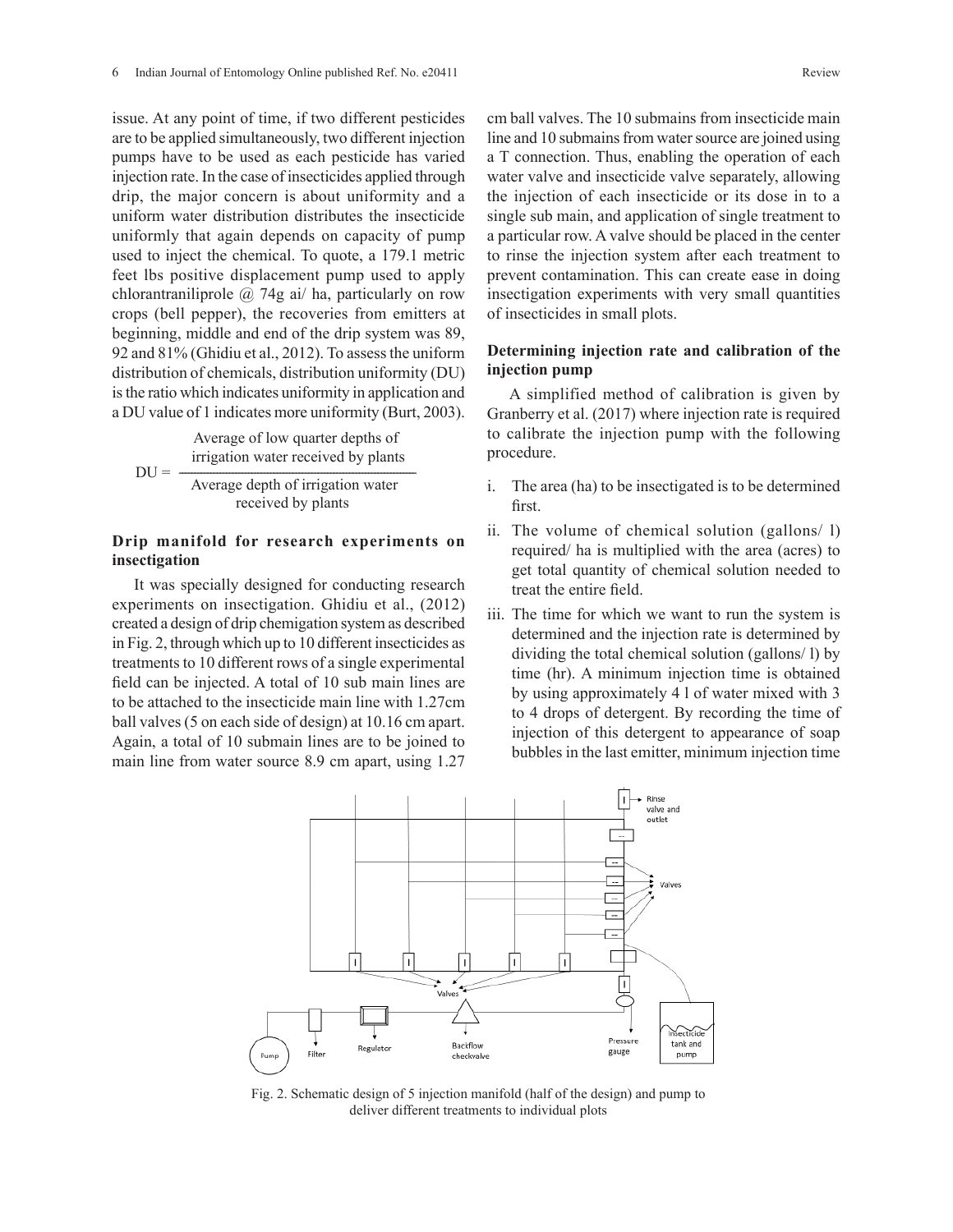can be calculated. If the injection time is less than the determined minimum injection rate, it will result in non-uniform application of insecticide.

- iv. If conversion is required,  $ml/min = 63.09x$  gallons or l/ hr.
- v. The injection rate of pump is calibrated and adjusted to the above rate by using any pre-measured solution and a graduated cylinder.

Injection rate should be modified according to the crop stage *i.e*., if the plants are at seedling stage or establishment stage, less water should be used to reduce the wetting area and loss of insecticide, however injection rate can also vary with the type of root system and irrigation requirements. High organic matter content also hinders insecticide uptake by plants. (Ghidiu et al., 2012). In drip chemigations, the system should run for certain time with clean water, then chemical injection should be carried out and again it is to be flushed with clean water for 2 hr. The next irrigation has to be provided only after 4 days of insectigation (Palumbo, 2008). Insecticides namely imidacloprid, clothianidin and chlorantraniliprole possess low water solubility and low partition coefficient, which makes them less mobile in soil and the solution for this problem is, these insecticides should be injected at early stage of irrigation cycle, so that the normal irrigation after injection pushes the insecticide to the root zone (Dupont, 2008)., but at the same, few insecticides viz. thiamethoxam is highly soluble and mobile in the soil, for which insecticide injection should be planned only in the  $2/3<sup>rd</sup>$  part of irrigation cycle i.e., if the system is operated for 120 min, injection should start 40 min after motor start. (Dupont, 2008; Ghidiu, 2012).

### **Advantages and disadvantages**

Compared to non-systemic insecticides that act by contact action, systemic insecticides tend to be more selective to the targeted insects, show less toxicity to non-target pests and humans, eliminates spray drift, less quantity lands on the plant surface enhancing safety to the farm labour and chemical input is comparatively low. Only one third to half of the insecticide quantity used in aerial and conventional applications is required for insectigation (Johnson et al., 1986) and often reduces the total amount of insecticide that enters the field (Kuhar et al., 2009). The pesticide is present near the root system, so runoff and leaching into ground water is greatly reduced. The method can be economically feasible due to low input and fuel costs thereby improving the net profit. There is also feasibility to apply insecticide at any time, under different weather and environmental conditions. The regularity of insecticide application can be made more accurate and even though the insecticides are activated within few days of application; they act quickly and efficient post application is done that is enough to keep the pest under threshold limits (Timmeren et al., 2012). The application of pesticide through drip is very useful for urban growers as spray drift is completely absent and labour cost can be reduced to the maximum extent.

A few disadvantages are noticed to every progressive invention. The capital for establishing drip system is high, but once established, the costs of each application are minimal with lesser cost of operation per hour. Not all the insecticides for particular pest/crop are suitable for insectigation, where selection of insecticide and dosage requires scientific support unless mentioned in the recommendation label. Some insecticides cannot be applied to wet or saturated soils, for which soil conditions should also be considered, otherwise higher runoff of chemicals into water systems occurs. The extent of leaching can also be confined to safety limit by proper application and it is showed that 70% imidacloprid remained in the root zone even after 40 days of application without leaching (Leib and Jarrett, 2003). The crops *viz.*, transplanted rice, millets and other low land crops, cannot be insectigated where drip irrigation is not adopted. Similarly insectigation can be a limiting application method for migratory pests (locusts, armyworm etc.) management. All the commercially available insecticides are not suitable for insectigation limiting their choices (Larrain and Quiroz, 2007). The combined use of incompatible chemicals may lead to formation of insoluble compounds or precipitate clogging the drip system and if backflow is not properly prevented, water pollution occurs. The chemical accumulation in nectar and pollen is likely to occur, in turn reaching the honey and other products (Bilbo et al., 2019).

### **Conclusions**

Insectigation can be fairly utilized to reduce the number of insecticide applications and total insecticide input and the cost of insecticide application in a preexisted drip system is far lower than any kind of application. The future research investigations may be made on three objectives, efficacy of systemic insecticides via drip application, migration of pesticides into different parts of environment and translocation of insecticides to harvesting parts during growing season and ways to mitigate them. There arises a risky situation of pesticide residues, if insectigation comes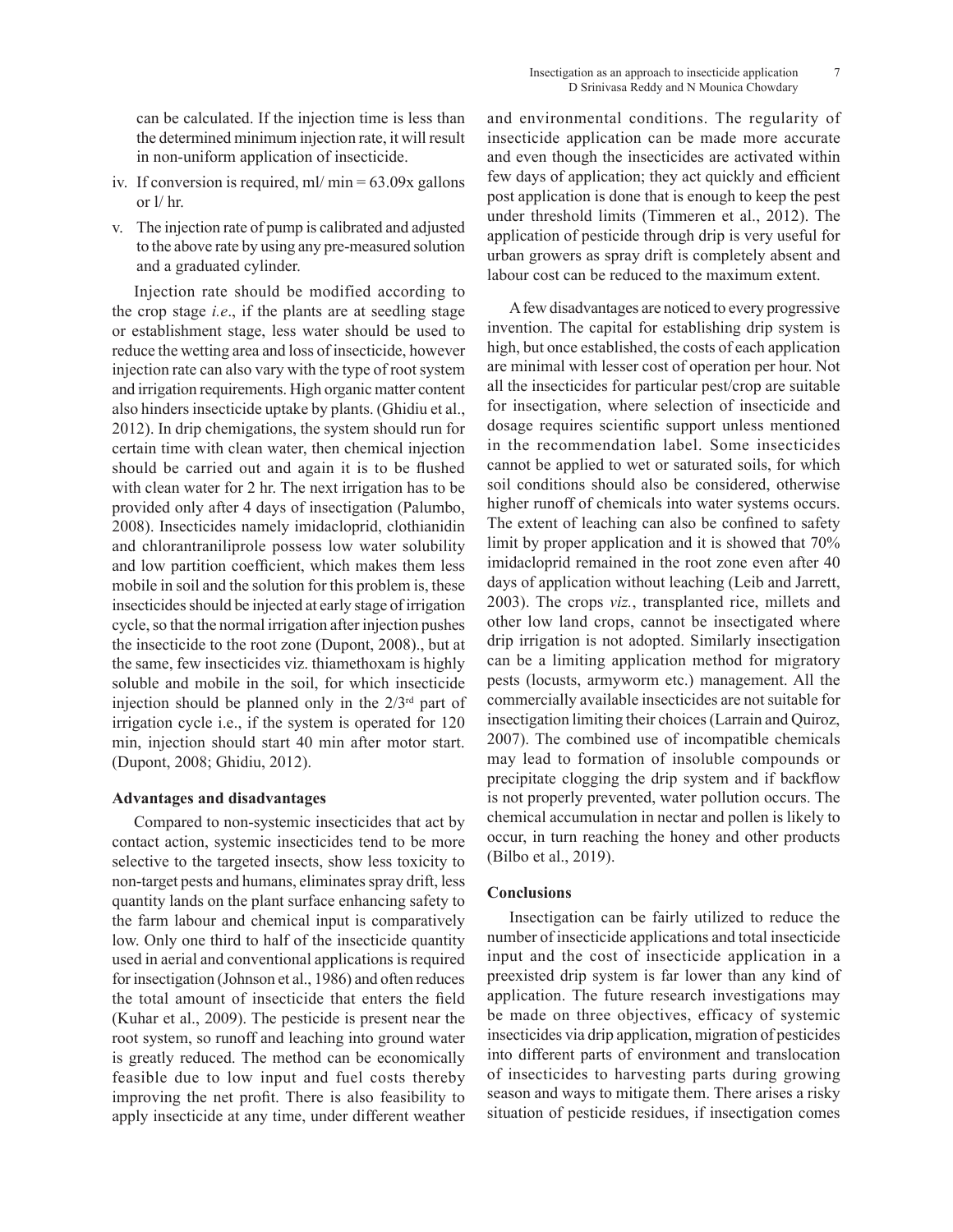into normal method of application, for which strict guidelines, training programs, and awareness among growers is needed. The suitable formulated pesticides need to be innovated specially for drip application, by the research institutions in collaboration with the chemical industries. An integrated software system developed for monitoring and automation, if utilized can make more sense of drip chemigation with maximum output completely thereby reducing the labour cost and generates the programmed reports of the chemigated products.

#### **REFERENCES**

- Ajwa H A, Trout T, Mueller J, Wilhelm S, Nelson S D, Soppe R, Shatley D. 2002. Application of alternative fumigants through drip irrigation systems. Symposium on Methyl Bromide Alternatives- Meeting the Deadlines. Phytopathology 92(12): 1349-1355.
- Anon. 1994. Fertigation/Chemigation. Midwest Laboratories. https:// midwestlabs.com/wp-content /uploads/2017/01/fertigation\_ chemigation.pdf (accessed 12 November 2020).
- Bilbo T, Schoof S, Walgenbach J. 2019. Benefits of applying insecticides with drip chemigation: Chemigation for management of insect pests in vegetables. https :// entomology.ces.ncsu.edu/benefits-ofapplying-insecticides-with-drip-chemigation/# recommendations (accessed 13 November 2020).
- Blass I, Blass S. 1969. Irrigation dripper unit and pipe system. U.S. Patent 3420064.
- Burt M. 2003. Chemigation and fertigation basics for California. http ://www.itrc. org/reports /pdf/ chemigation basics.pdf (accessed on 11 November 2020).
- Chand B. 2012. Drip Irrigation: Huge scope for adoption in Indian farms. https://bhuwanchand.wordpress.com/2012/01/20/drip-irrigationhuge-scope-for-adoption-in-indian-farms/2012 (accessed on 10 October 2020).
- Cloyd R A. 2018. Water solubility and systemic insecticides. https:// gpnmag.com/ (accessed 10 August 2020)
- Coragen. 2017. Coragen label. https://assets.greenbook.net/19-40-21-24- 10-2017-SL-2061A.pdf (accessed 18 November 2020).
- Corteva. 2019. Technical bulletin: Isoclast Active. https://www .corteva. com /content /dam /dpagco/corteva/global/corporate/general/files/ active-ingredients/DF\_Isoclast-Active-TechBulletin \_LO7 2019. pdf (accessed 20 November 2020).
- Daane K M, Bentley W J, Walton V M, Malakar-Kuenen R, Yokota G Y, Millar J G, Ingels C A, Weber E A, Gispert C. 2006. New controls investigated for vine mealybug. California Agriculture 60(1): 31-38.
- Das S K, Mukherjee I, Roy A. 2017. Flubendiamide as new generation insecticide in plant. Toxicology: A Policy Paper. Advances in Clinical Toxicology 2(2): 000122.
- Demanou J, Monkiedje A, Njine T, Foto S M, Nola M, Serges H, Togouet Z, Kemka N. 2004. Changes in soil chemical properties and microbial activities in response to the fungicide, Ridomil gold plus copper. International Journal of Environmental Research and Public Health 1: 26-34.
- DuPont. 2008. Drip chemigation: best management practices. DuPont Crop Protection Bulletin K-14594. E.I. du Pont de Nemours and Company, Wilmington, DE.
- Fares A, Abbas F, Deb S K, Paramasivam S. 2009. Citrus chemigation.

Tree and Forestry Science and Biotechnology 3(Special Issue 1): 22-31.

- Felsot A, Evans R G, Tallman L. 2000. Soil distribution and plant uptake of imidacloprid under drip and furrow irrigation. Proceedings of the 4th Decennial National Irrigation Symposium, Phoenix A Z, R G Evans, B L Benham and T P Trooien (eds.). American Society of Agricultural Engineers, St. Joseph, MI. pp. 416-427.
- Felsot A S, Cone W, Yu J and Ruppert J R. 1998. Distribution of imidacloprid in soil following subsurface drip chemigation. Bulletin of Environmental Contamination and Toxicology 60(3): 363-370.
- Ghidiu G M. 1980. Trickle irrigation injected insecticides to control European corn borer in bell-shaped peppers. Entomology Research Results. New Jersey Agricultural Experiment Station (NJAES) Report 1: 5-6.
- Ghidiu G M. 1981. Vydate injected through a trickle irrigation system to control Mexican bean beetle. Rutgers University Vegetable Entomology Research Results. New Jersey Agricultural Experiment Station Report No. 2. 4 pp.
- Ghidiu G M, Marçon P G, Cameron R A, Lang E B, Hannig G, Bellin C A. 2012. A manifold for injecting insecticides into a drip irrigation system for small plot research trials with row crops. Florida Entomologist 95(1): 21-24.
- Ghidiu G M, Storlie C A, Bachinsky D A. 1992. Chemigation with carbofuran for insect control in bell peppers. New Jersey Agricultural Experiment Station Bulletin 104: 12-13.
- Ghidiu G M, Ward D L, Rogers G S. 2009. Control of European corn borer in bell peppers with chlorantraniliprole applied through a drip irrigation system. Journal of Vegetable Science 15: 193-201.
- Ghidiu G M. 2012. Insectigation in Vegetable Crops: The application of insecticides through a drip, or trickle, irrigation System. (In) Integrated Pest Management and Pest Control- Current and Future Tactics, Ed: Dr. S Soloneski (ed.) ISBN: 978-953-51-0050-8, In Tech.
- Granberry D M, Harrison K A, Kelley W T. 2017. Drip chemigation: Injecting fertilizer, acid and chlorine. Bulletin 1130. http://www. extension.uga.edu/ (accessed 10 October, 2020).
- Ingram C W, Coyne M S, Williams D W. 2005. Effects of commercial diazinon and imidacloprid on microbial urease activity in soil. Journal of Environmental Quality 34:1573-1580.
- IUPAC. 2019. Chlorantraniliprole (Ref: DPX E2Y45). http ://sitem.herts. ac.uk/aeru/iupac / Reports/1138.htm (accessed 17 October, 2020).
- Jeschke P, Nauen R, Schindler M, Elbert A. 2011. Overview of the status and global strategy for neonicotinoids. Journal of Agricultural and Food Chemistry 59: 2897-2908.
- Jiang H, Chen J, Zhao C, Tian Y, Zhang Z, Xu H. 2020b. Sulfoxaflor residues in pollen and nectar of cotton applied through drip irrigation and their potential exposure to *Apis mellifera* L. Insects 11: 114.
- Jiang H, Tiana Y Q, Yan W J, Chen J J, Zhang Z X, Xu H H. 2020a. Drip chemigation of flonicamid effectively controls cotton aphid (*Aphis gossypii*) and is benign to lady beetle (*Coccinella septempunctata*) and lacewing larva (*Chrysoperla sinica*). Crop Protection 129, 105039.
- Jiang H, Wu H, Chen J, Tian Y, Zhang Z, Xu H. 2019. Sulfoxaflor applied via drip irrigation effectively controls cotton aphid (*Aphis gossypii* Glover). Insects 10: 345.
- Kerns D L, Palumbo J C. 1995. Using Admire on desert vegetable crops. (In) IPM Series No. 5, University of Arizona Cooperative Extension Publication No. 195017.
- Kuhar T P, Doughty H B, Cassell M, Wallingford A, Andrews H. 2009.